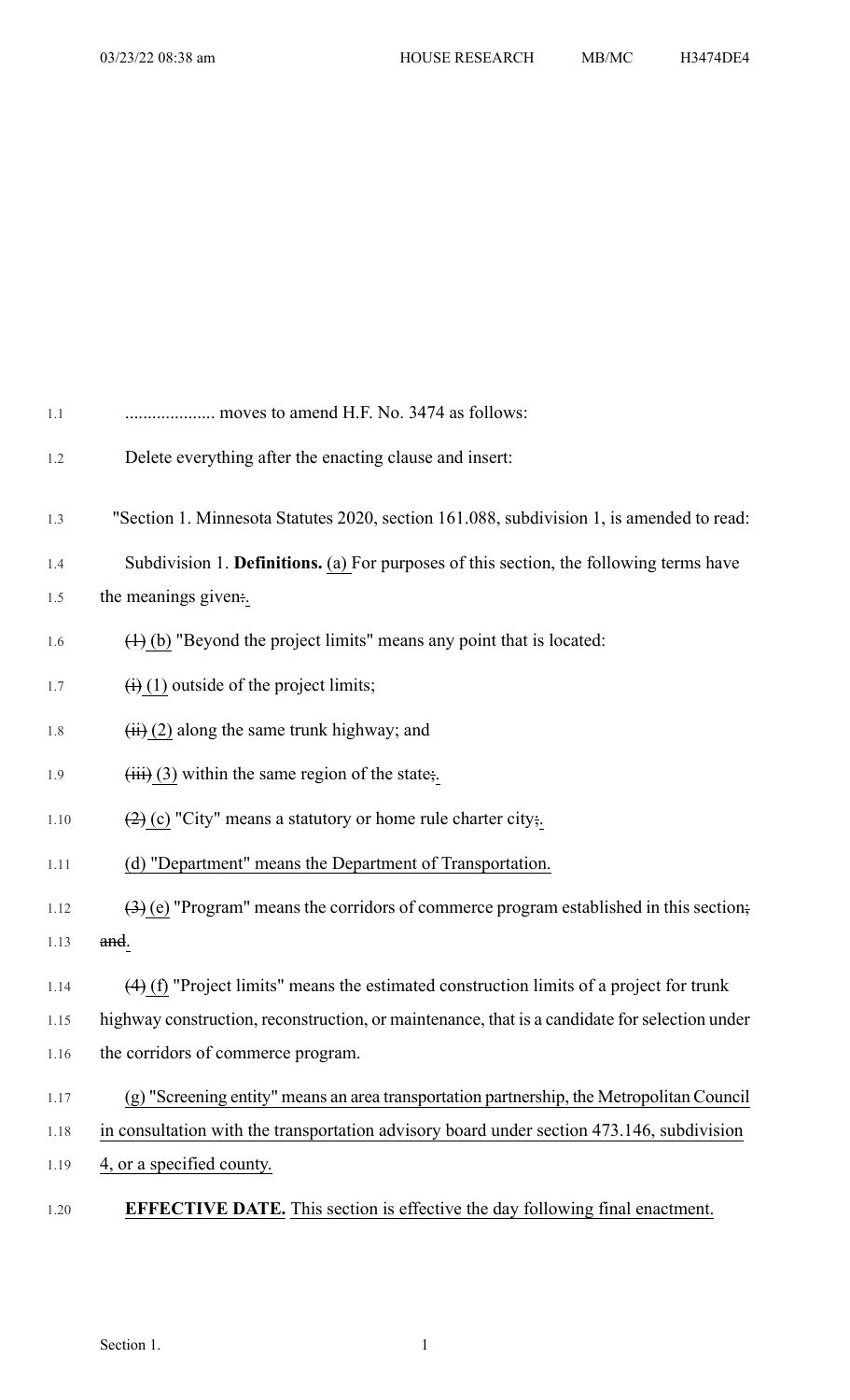| 2.1  | Sec. 2. Minnesota Statutes 2020, section 161.088, subdivision 2, is amended to read:          |
|------|-----------------------------------------------------------------------------------------------|
| 2.2  | Subd. 2. Program authority; funding. (a) As provided in this section, the commissioner        |
| 2.3  | shall must establish a corridors of commerce program for trunk highway construction,          |
| 2.4  | reconstruction, and improvement, including maintenance operations, that improves commerce     |
| 2.5  | in the state.                                                                                 |
| 2.6  | (b) The commissioner may expend funds under the program from appropriations to the            |
| 2.7  | commissioner that are:                                                                        |
| 2.8  | (1) made specifically by law for use under this section;                                      |
| 2.9  | (2) at the discretion of the commissioner, made for the budget activities in the state roads  |
| 2.10 | program of operations and maintenance, program planning and delivery, or state road           |
| 2.11 | construction; and                                                                             |
| 2.12 | (3) made for the corridor investment management strategy program, unless specified            |
| 2.13 | otherwise.                                                                                    |
| 2.14 | (c) The commissioner shall must include in the program the cost participation policy          |
| 2.15 | for local units of government.                                                                |
| 2.16 | (d) The commissioner may use up to 17 percent of any appropriation to the program             |
| 2.17 | under this section for program delivery and for project scoring, ranking, and selection under |
| 2.18 | subdivision 5.                                                                                |
| 2.19 | <b>EFFECTIVE DATE.</b> This section is effective the day following final enactment.           |
| 2.20 | Sec. 3. Minnesota Statutes 2020, section 161.088, subdivision 4, is amended to read:          |
| 2.21 | Subd. 4. Project eligibility. (a) The eligibility requirements for projects that can be       |
| 2.22 | funded under the program are:                                                                 |
| 2.23 | $(1)$ consistency with the statewide multimodal transportation plan under section 174.03;     |
| 2.24 | $(2)$ location of the project on an interregional corridor the national highway system, as    |
| 2.25 | provided under Code of Federal Regulations, title 23, part 470, and successor requirements,   |
| 2.26 | for a project located outside of the Department of Transportation metropolitan district;      |
| 2.27 | (3) placement into at least one project classification under subdivision 3;                   |
| 2.28 | (4) project construction work will commence within three four years, or a longer length       |
| 2.29 | of time as determined by the commissioner; and                                                |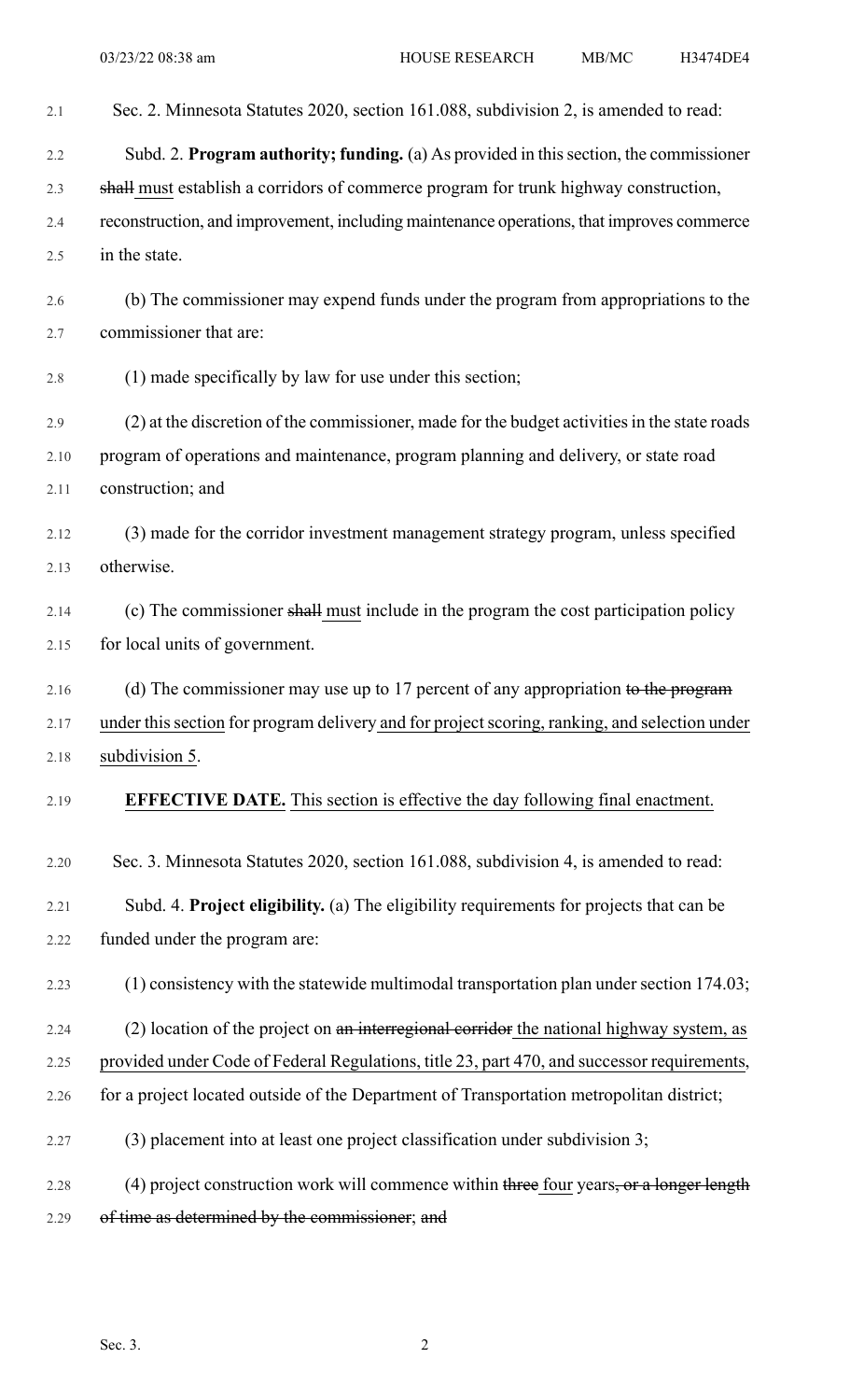3.1 (5) for each type of project classification under subdivision 3, a maximum allowable 3.2 amount for the total project cost estimate, as determined by the commissioner with available 3.3 data; and 3.4 (6) determination of a total project cost estimate with a reasonable degree of accuracy. 3.5 (b) A project whose construction is programmed in the state transportation improvement 3.6 program is not eligible for funding under the program. This paragraph does not apply to a 3.7 project that is programmed as result of selection under this section. 3.8 (c) A project may be, but is not required to be, identified in the 20-year state highway 3.9 investment plan under section 174.03. 3.10 (d) For each project, the commissioner must consider all of the eligibility requirements 3.11 under paragraph (a). The commissioner is prohibited from considering any eligibility 3.12 requirement not specified under paragraph (a). 3.13 **EFFECTIVE DATE.** This section is effective the day following final enactment. 3.14 Sec. 4. Minnesota Statutes 2020, section 161.088, is amended by adding a subdivision to 3.15 read: 3.16 Subd. 4a. **Project funding; regional balance.** (a) To ensure regional balance throughout 3.17 the state, the commissioner must distribute all available funds under the program within the 3.18 following funding categories: 3.19 (1) Metro Projects: at least 30 percent and no more than 35 percent of the funds are for 3.20 projects that are located within, on, or directly adjacent to an area bounded by marked 3.21 Interstate Highways 494 and 694; 3.22 (2) Metro Connector Projects: at least 30 percent and no more than 35 percent of the 3.23 funds are for projects that: 3.24 (i) are not included in clause (1); and 3.25 (ii) are located within the department's metropolitan district or within 40 miles of marked 3.26 Interstate Highway 494 or marked Interstate Highway 694; and 3.27 (3) Regional Center Projects: at least 30 percent of the funds are for projects that are not 3.28 included in clause (1) or (2). 3.29 (b) The commissioner must calculate the percentages under paragraph (a) using total 3.30 funds under the program over the current and prior two consecutive project selection rounds. 3.31 **EFFECTIVE DATE.** This section is effective the day following final enactment.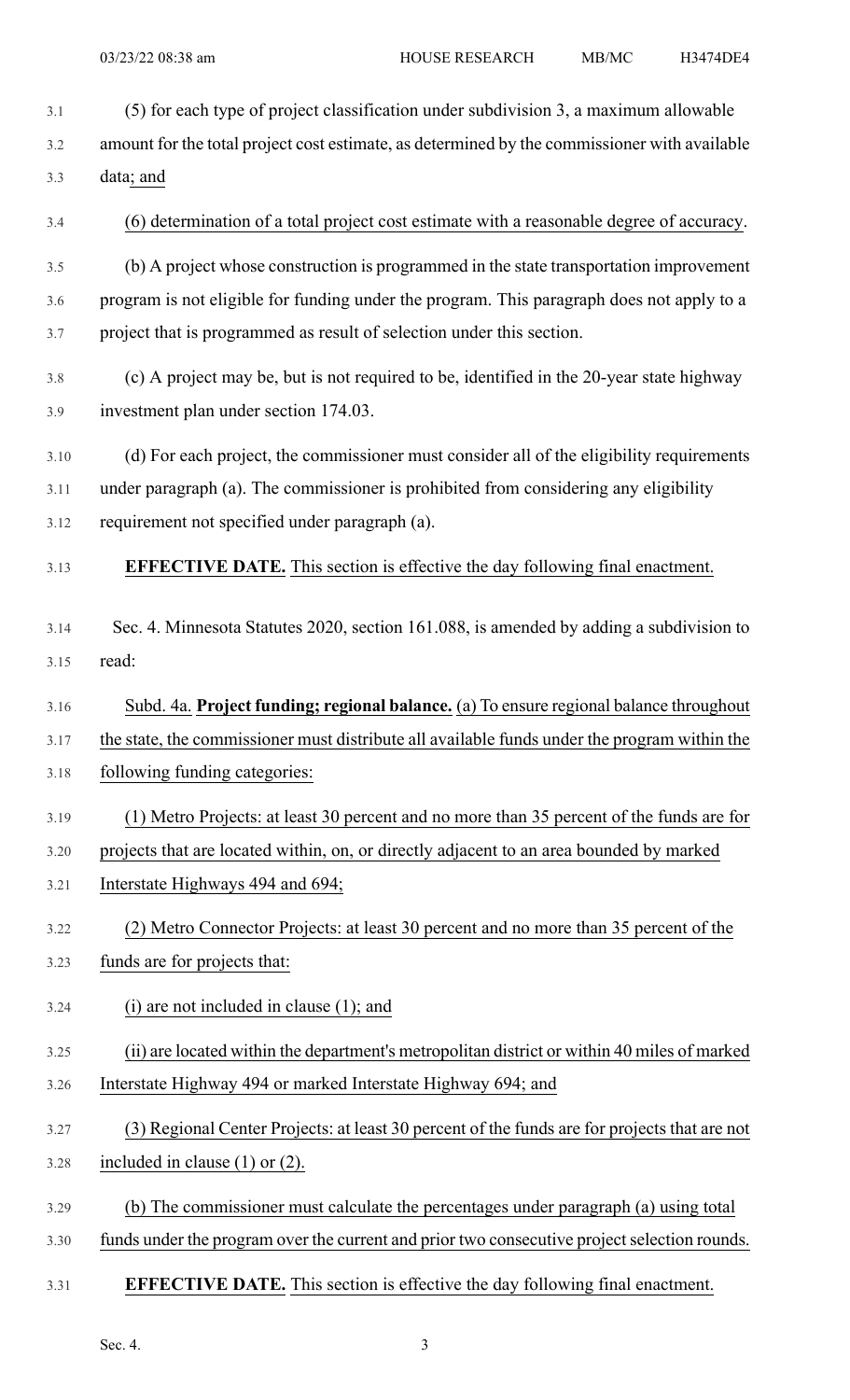- 4.1 Sec. 5. Minnesota Statutes 2021 Supplement, section 161.088, subdivision 5, is amended 4.2 to read:
- 4.3 Subd. 5. **Project selection process; criteria.** (a) The commissioner must establish a 4.4 process to identify, evaluate, and select projects under the program. The process must be 4.5 consistent with the requirements of this subdivision and must not include any additional 4.6 evaluation scoring criteria. The process must include phases as provided in this subdivision.
- 4.7 (b) As part of the project selection process, the commissioner must annually accept 4.8 recommendations on candidate projects from area transportation partnerships and other 4.9 interested stakeholders in each Department of Transportation district. The commissioner 4.10 must determine the eligibility for each candidate project identified under this paragraph. 4.11 For each eligible project, the commissioner must classify and evaluate the project for the 4.12 program, using all of the criteria established under paragraph (c). **Phase 1: Project**
- 4.13 **solicitation.** Following enactment of each law that makes additional funds available for the
- 4.14 program, the commissioner must undertake a public solicitation of potential projects for
- 4.15 consideration. The solicitation must be performed through an Internet recommendation
- 4.16 process that allows for an interested party, including an individual, business, local unit of 4.17 government, corridor group, or interest group, to submit a project for consideration.
- 4.18 (c) **Phase 2: Local screening and recommendations.** The commissioner must present
- 4.19 the projects submitted during the open solicitation under Phase 1 to the appropriate screening 4.20 entity where each project is located. A screening entity must:
- 4.21 (1) consider all of the submitted projects for its area;
- 4.22 (2) solicit input from members of the legislature who represent the area, for project 4.23 review and nonbinding approval or disapproval; and
- 4.24 (3) recommend projects to the commissioner for formal scoring, as provided in Phase 4.25  $3.$
- 4.26 (d) Each screening entity may recommend up to three projects to the commissioner,
- 4.27 except that (1) the Metropolitan Council may recommend up to four projects, and (2) each
- 4.28 of the following counties may independently recommend up to two projects: Anoka, Carver,
- 4.29 Chisago, Dakota, Hennepin, Ramsey, Scott, and Washington. A screening entity may
- 4.30 recommend a replacement project for one that the commissioner determines is ineligible
- 4.31 under subdivision 4. Each recommendation must identify any approvals or disapprovals
- 4.32 provided by a member of the legislature.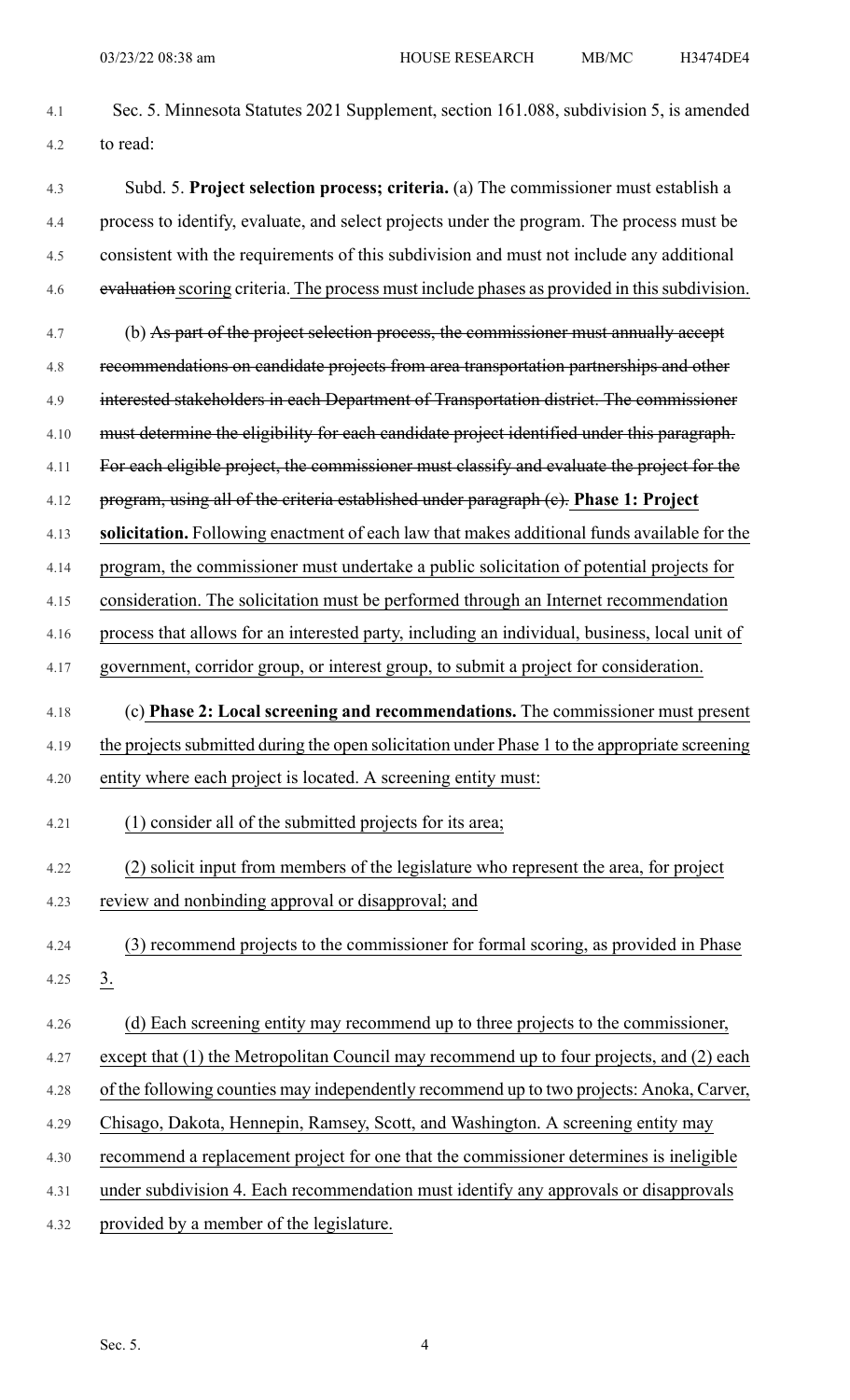| 5.1  | (e) Phase 3: Project scoring. The commissioner must confirm project eligibility under           |
|------|-------------------------------------------------------------------------------------------------|
| 5.2  | subdivision 4 and perform a complete scoring assessment on each of the eligible projects        |
| 5.3  | recommended by the screening entities under Phase 2.                                            |
| 5.4  | (f) Projects must be evaluated scored using all of the following criteria:                      |
| 5.5  | (1) a return on investment measure that provides for comparison across eligible projects;       |
| 5.6  | (2) measurable impacts on commerce and economic competitiveness;                                |
| 5.7  | (3) efficiency in the movement of freight, including but not limited to:                        |
| 5.8  | (i) measures of annual average daily traffic and commercial vehicle miles traveled, which       |
| 5.9  | may include data near the project location on that trunk highway or on connecting trunk         |
| 5.10 | and local highways; and                                                                         |
| 5.11 | (ii) measures of congestion or travel time reliability, which may be within or near the         |
| 5.12 | project limits, or both;                                                                        |
| 5.13 | (4) improvements to traffic safety;                                                             |
| 5.14 | (5) connections to regional trade centers, local highway systems, and other transportation      |
| 5.15 | modes;                                                                                          |
| 5.16 | (6) the extent to which the project addresses multiple transportation system policy             |
| 5.17 | objectives and principles;                                                                      |
| 5.18 | (7) support and consensus for the project among members of the surrounding community;           |
| 5.19 | and                                                                                             |
| 5.20 | (8) the time and work needed before construction may begin on the project; and.                 |
| 5.21 | (9) regional balance throughout the state.                                                      |
| 5.22 | The commissioner must give the criteria in clauses $(1)$ to $(8)$ equal weight in the selection |
| 5.23 | scoring process.                                                                                |
| 5.24 | (g) Phase 4: Project ranking and selection. On completion of project scoring under              |
| 5.25 | Phase 3, the commissioner must develop a ranked list of projects based on total score, and      |
| 5.26 | must select projects in rank order for funding under the program, subject to subdivision 4a.    |
| 5.27 | The commissioner must specify the amounts and known or anticipated sources of funding           |
| 5.28 | for each selected project.                                                                      |
| 5.29 | (d) The list of all projects evaluated must be made public and must include the score of        |

5.30 each project.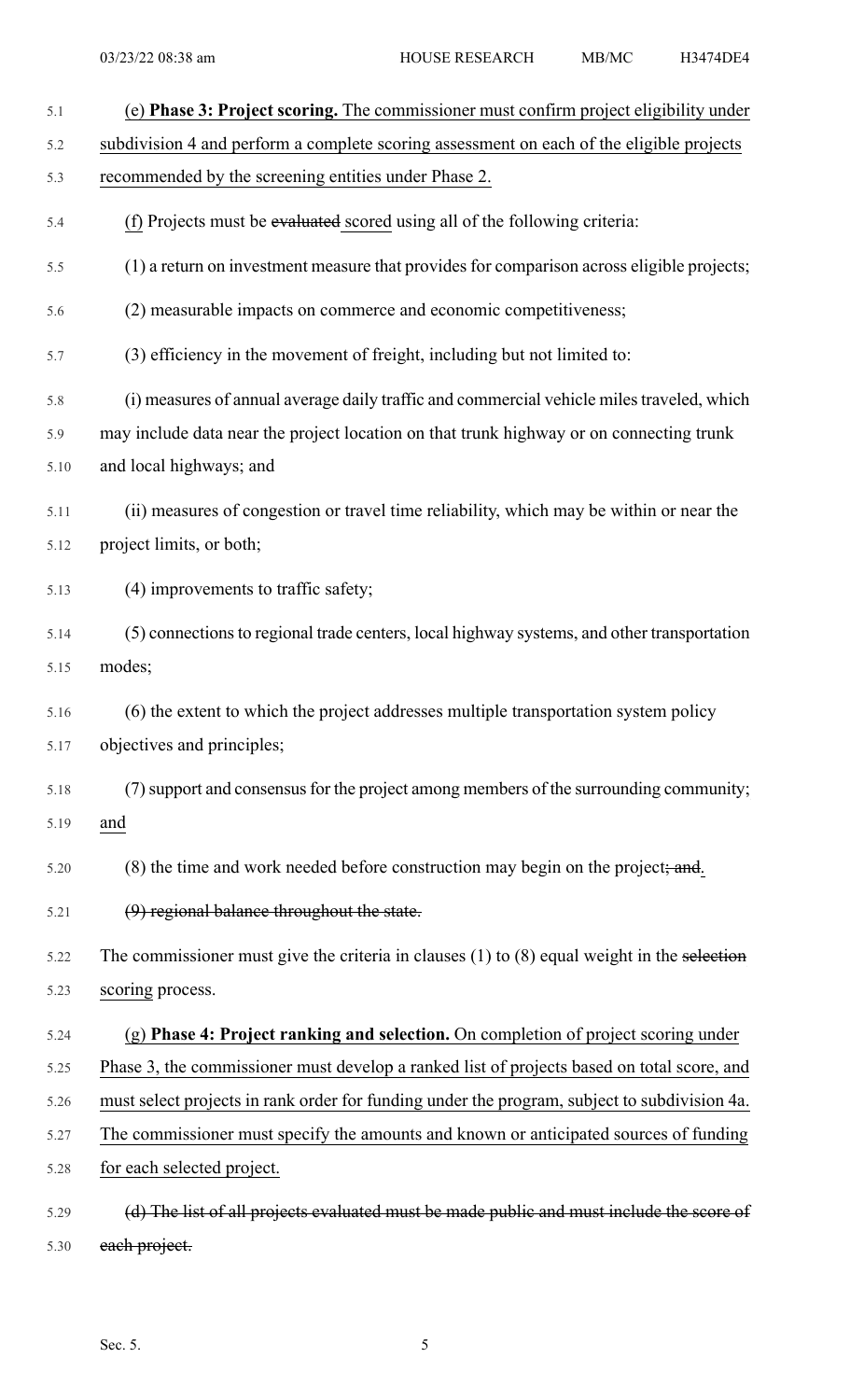| 6.1  | (h) Phase 5: Public information. The commissioner must publish information regarding         |
|------|----------------------------------------------------------------------------------------------|
| 6.2  | the selection process on the department's website. The information must include:             |
| 6.3  | (1) lists of all projects submitted for consideration and all projects recommended by the    |
| 6.4  | screening entities;                                                                          |
| 6.5  | (2) the scores and ranking for each project; and                                             |
| 6.6  | (3) an overview of each selected project, with amounts and sources of funding.               |
| 6.7  | (e) As part of the project selection process, the commissioner may divide funding to be      |
| 6.8  | separately available among projects within each classification under subdivision 3, and may  |
| 6.9  | apply separate or modified criteria among those projects falling within each classification. |
| 6.10 | <b>EFFECTIVE DATE.</b> This section is effective the day following final enactment.          |
| 6.11 | Sec. 6. Laws 2021, First Special Session chapter 5, article 2, section 2, subdivision 1, is  |
| 6.12 | amended to read:                                                                             |
| 6.13 | $\mathcal{S}$<br>200,000,000<br><b>Subdivision 1. Corridors of Commerce</b>                  |
| 6.14 | (a) This appropriation is to the commissioner                                                |
| 6.15 | of transportation for the corridors of commerce                                              |
| 6.16 | program under Minnesota Statutes, section                                                    |
| 6.17 | 161.088.                                                                                     |
| 6.18 | (b) This appropriation is available in the                                                   |
| 6.19 | amounts of:                                                                                  |
| 6.20 | $(1)$ \$100,000,000 in fiscal year 2024; and                                                 |
| 6.21 | (2) \$100,000,000 in fiscal year 2025.                                                       |
| 6.22 | (c) For all available funds under paragraph                                                  |
| 6.23 | (b), the commissioner must commence the                                                      |
| 6.24 | project selection process under the program                                                  |
| 6.25 | by August 1, 2022 February 1, 2023.                                                          |
| 6.26 | (d) The commissioner may use up to 17                                                        |
| 6.27 | percent of the amount for program delivery.                                                  |
| 6.28 | (e) The appropriation in this subdivision                                                    |
| 6.29 | cancels as specified under Minnesota Statutes,                                               |
| 6.30 | section 16A.642, except that the commissioner                                                |
| 6.31 | of management and budget must count the                                                      |